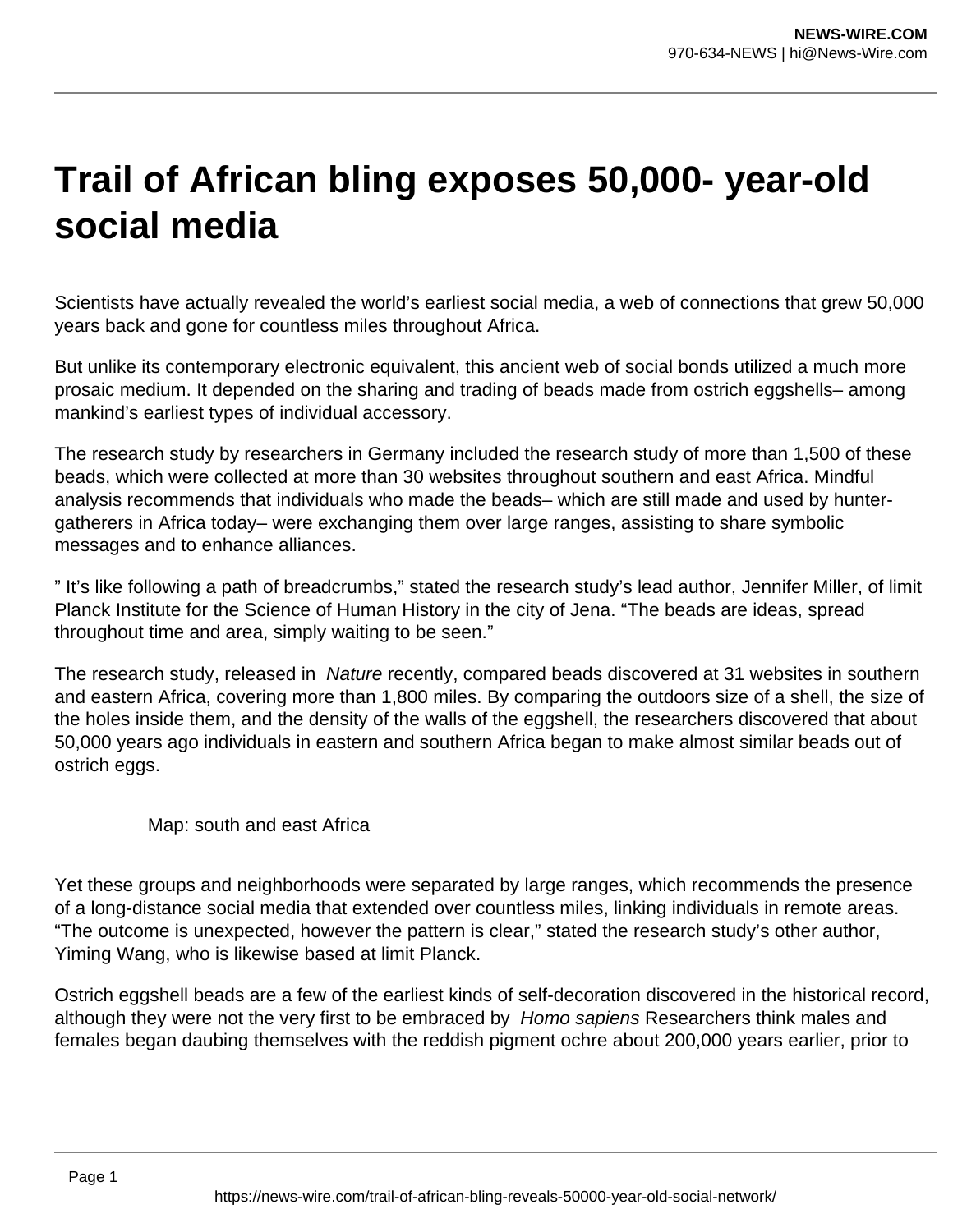beginning to use beads 75,000 years back.

However, the accessory market truly removed about 50,000 years earlier in Africa, with the manufacture of the very first ostrich eggshell beads– the earliest standardised type of jewellery understood to archaeology. This was the world's very first "bling" and its usage represents among mankind's longestrunning cultural customs, including the expression of identity and relationships. As Miller put it: "These small beads have the power to expose huge stories about our past."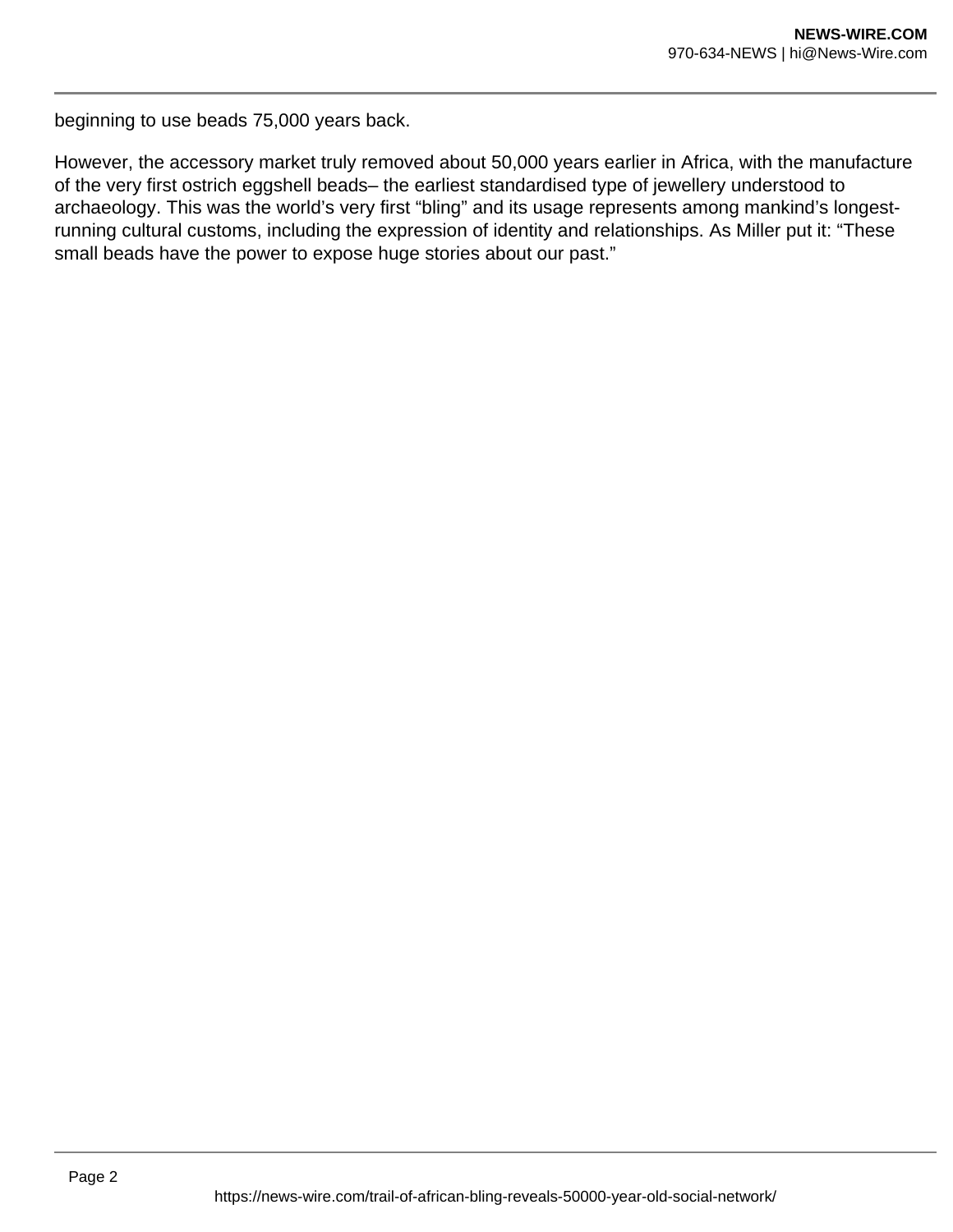